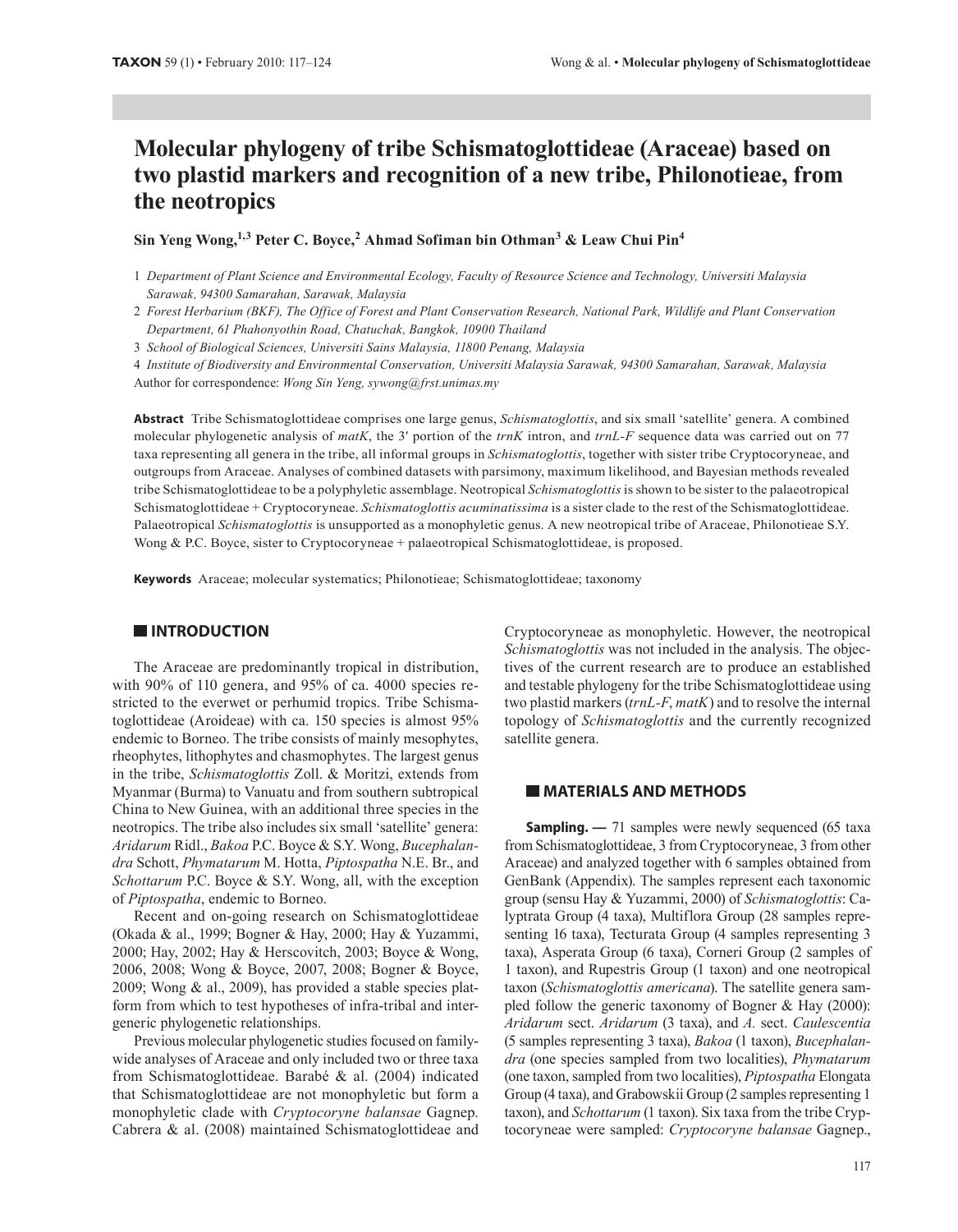*C. ferruginea* Engl., *C. lingua* Becc. ex Engl., *C. uenoi* Yuji Sasaki, *C. yujii* Bastm. and *Lagenandra ovata* (L.) Thwaites. Due to difficulty in DNA amplification, species used from tribe Cryptocoryneae differed slightly between the *trnL-F* and *matK* regions. Based on the family-wide analysis of Mayo & al. (1997), we have chosen *Aglaonema nitidum* (Jack) Kunth, *Anchomanes difformis* (Blume) Engl., *Dieffenbachia spruceana* Schott, *Hapaline benthamiana* Schott and *Homalomena insignis* N.E. Br. as outgroups.

**DNA extraction, PCR and sequencing. —** Total DNA was extracted using a modified version of the CTAB method (Doyle & Doyle, 1987) with the addition of PVP (PolyVinylPyrrolidone) in the DNA extraction following Gauthier & al. (2008). The *trnL-F* intergenic spacer was amplified from total DNA using primers e and f (Taberlet & al., 1991). PCR amplifications for the *matK* and the 3′ portion of the *trnK* intron were carried out using the forward primer 19F (Gravendeel & al., 2001) and reverse primer 2R (Steele & Vilgalys, 1994). Two internal primers, 390F and 1236R (Cuénoud & al., 2002) were used for sequencing. Each PCR reaction contained 1.5 μL of DNA template (100 ng/ml to 200 ng/ml), 2–4 units of *Taq* polymerase (New England Biolabs, Ipswich, Massachusetts, U.S.A.), 0.2 μM of each primer,  $1\times$  buffer, 1.5 mM MgCl<sub>2</sub>, 0.1 mM dNTP (New England Biolabs), 0.2 mg/ml of BSA (bovine serum albumin, New England Biolabs), and sterile double deionized water to make up to 20 μL final volume. Amplification was performed with the following program: 1 min at 94°C; 35 cycles of 30 s at 94°C, annealing at 54°C–56°C for 30 s, 2 min at 72°C, and a final extension of 2 min at 72°C. Double-stranded PCR products were viewed on a 1% agarose gel, and bands were excised and purified using an Invitrogen gel extraction kit following protocols provided by the manufacturer. Singlestranded PCR products were viewed on a 1% agarose gel and purified using an Invitrogen PCR purification kit. Purified products were viewed on 0.8% agarose gel and quantified using a UV spectrometer before sequencing. Sequencing was performed on an ABI 3100 (Applied Biosystems, California, U.S.A.) automated DNA sequencer using the DYEnamic™ ET terminator cycle sequencing kit (Amersham Pharmacia Biotech, Sweden) according to the manufacturer's protocol.

**Phylogenetic analyses. —** Both 5′ and 3′ strands of *trnL-F* spacer and *matK* region sequences obtained were manually checked by eye, and then edited using the BioEdit v.5.0.6 (Hall, 1999). The forward and reverse sequences were assembled and contig using the same software. Initial alignment of sequences was conducted using the CLUSTAL X v.1.83 (Thompson & al., 1997), and subsequently corrected by eye in BioEdit. Phylogenetic analyses were performed with PAUP\* v.4.0b10 (Swofford, 2002) for maximum parsimony reconstruction. Both regions were analysed independently and in combination. Gaps were treated as missing data. One thousand random addition sequence replicates were conducted using tree bisection-reconnection (TBR) branch swapping, with MULTREEs in effect, but holding only one tree per step and saving no more than 10 trees per replicate to minimize time swapping on suboptimal trees. A second round of TBR branch swapping was performed on trees collected by

118

the first analysis, saving up to 10,000 trees. Once this limit was reached, trees were swapped to completion. Successive weighting of resulting trees was carried out according to the rescaled consistency index using the maximum value (best fit) criterion, and a base weight of 1.0. This was followed by a heuristic search with 10 random sequence addition replicates, TBR branch swapping, again saving no more than 10 trees per replicate. All trees from these 10 replicates were swapped to completion, after which a further round of weighting was implemented. This process was repeated until the same tree length/rescaled consistency index was obtained twice in succession. Internal clade support was evaluated both with and without weighting with 1000 bootstrap replicates, using simple sequence addition and TBR branch swapping. No more than 15 trees were saved in each replicate and only groups that appear in 50% of the trees were retained.

GARLI v.0-942 (Genetic Algorithm for Rapid Likelihood Inference; Zwickl, 2006) was used for maximum likelihood (ML) inference. Both regions were analysed independently, and in combination. GARLI performs heuristic phylogenetic searches under the general time reversible (GTR) model of nucleotide substitution, with gamma distributed rate heterogeneity (G) and a proportion of invariant sites (I). Runs were started from independent random starting trees. Indels were excluded from the analysis. The analysis was repeated three times to detect potential incongruences originating from different starting conditions. Generation number was set to 5 million, but analysis stopped automatically when no new significantly better scoring topology was encountered. A maximum likelihood heuristic bootstrapping search was performed with 100 replicates. This was compared with the topologies and bootstrap values generated from RAxML (Randomized Axelerated Maximum Likelihood) through CIPRES portal (Stamatakis & al., 2008) for 100 replicates, repeated 10 times to generate 1000 replicates.

Bayesian phylogenetic analyses were performed in Mr-Bayes v.3.1.2 (Huelsenbeck & Ronquist, 2001). The most suitable models of nucleotide substitution for each of the gene regions were selected in MrModeltest v.2.2 (Nylander, 2004). Both regions were analysed independently and in combination. In the combined analyses, model parameters were fitted independently for each separate data partitions. Four Markov Chains were run for 1,000,000 generations each, saving every 100th tree. The first 2500 trees sampled were discarded as burn-in, and a 50% majority rule consensus tree was calculated for the remaining 7500 trees. For the purpose of comparison with bootstrapping, the phylogenetic stability of the tree nodes was given as posterior probabilities. Bayesian analyses were repeated three times to assure parameter convergence.

## **RESULTS AND DISCUSSION**

**Analysis of** *trnL-F* **spacer. —** The length of the region in the Schismatoglottideae ranged from 351 bp (*Schismatoglottis mutata*) to 415 bp (*Schismatoglotits longifolia*), while in Cryptocoryneae it was 189 bp. Within Cryptocoryneae, a 234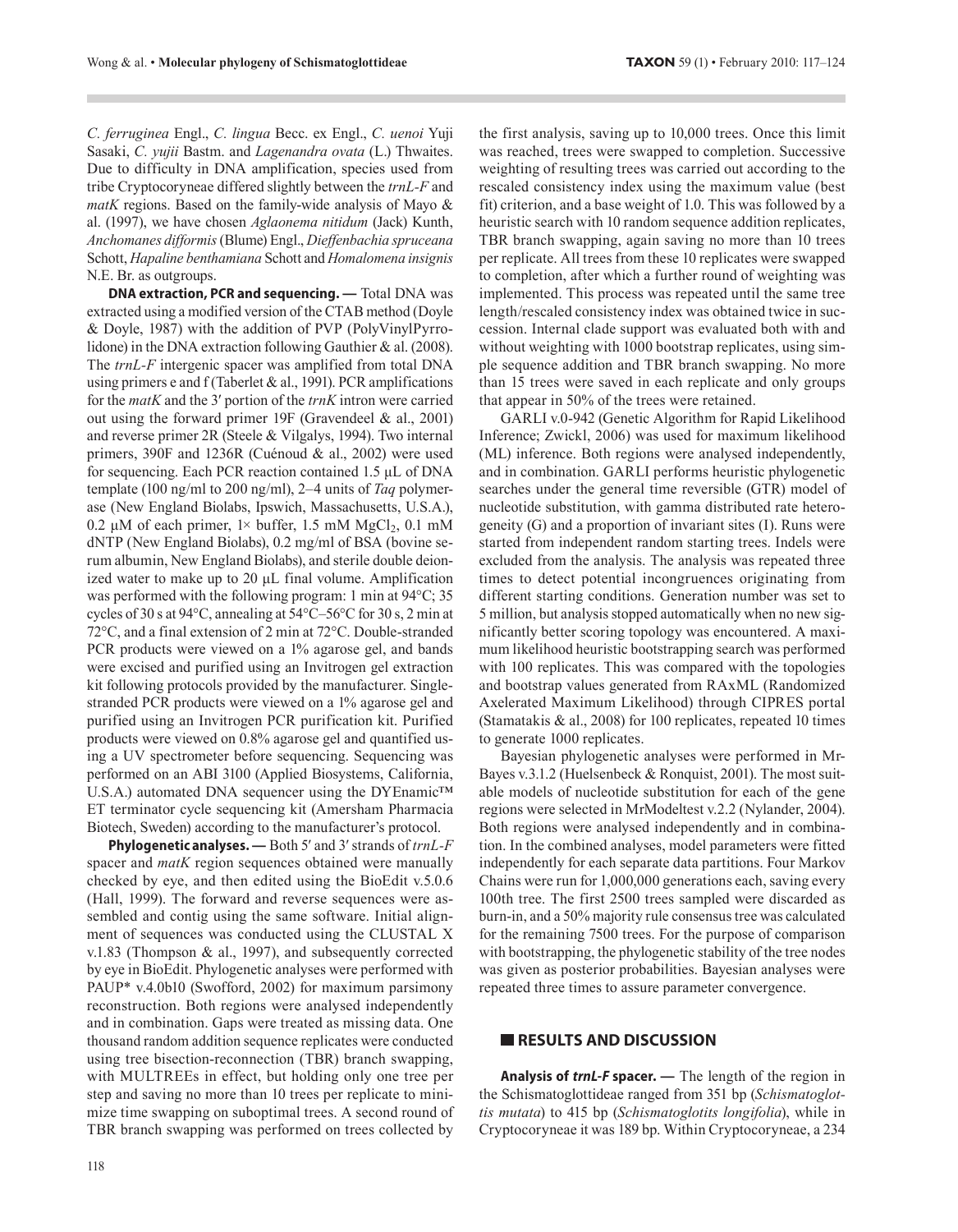bp gap was inserted from position 59 to 292. Following alignment of *trnL-F*, 439 characters were included, of which 61 (14%) are variable, and 40 (9%) are parsimony informative. 40 parsimony-informative characters resulted in a tree length of 159 steps with a consistency index (CI) of 0.79 and a retention index (RI) of 0.71. (Table 1)

**Analysis of the** *matK* **region. —** Following alignment of the region, 1615 characters were included in the analysis of which 168 (10%) are variable and 119 (7%) parsimony informative. The 119 parsimony informative characters resulted in a tree length of 383 steps, CI of 0.82 and RI of 0.81 (Table 1).

**Analysis of combined regions. —** 77 taxa were included in the combined regions analyses with taxa having only one region coded as missing data. A total of 419 most parsimonious trees has resulted with a tree length of 535 steps, CI of 0.79 and RI of 0.78. The combined analysis produced a topology identical to the individual molecular trees from separate datasets. However, the maximum likelihood tree from *trnL-F* placed *Schismatoglottis monoplacenta* in a clade with Cryptocoryneae, without support. Separate GARLI and RAxML analyses generated maximum likelihood trees with similar topologies and although support values for the trees differ slightly, this is not considered significant.

*Schismatoglottis americana* forms a basal clade to Schismatoglottideae + Cryptocoryneae (parsimony bootstrap value,  $BS_{PA}$  100%; likelihood bootstrap value,  $BS_{MI}$  100%; posterior probability, PP 1.00) (Fig. 1). Tribe Cryptocoryneae is strongly supported as a monophyletic clade ( $BS<sub>PA</sub> 83%$ ,  $BS<sub>ML</sub>$ 92%, PP 1.00) basal to the rest of Schismatoglottideae with the exception of *S. americana* ( $BS_{PA}$  70%,  $BS_{ML}$  77%, PP 0.97). *Schismatoglottis acuminatissima* is a sister clade to the rest of the Schismatoglottideae ( $BS_{PA}$  62%,  $BS_{ML}$  61%, PP 0.99). The remainder of Schismatoglottideae is supported as a monophyletic clade (BS<sub>PA</sub> 73%, BS<sub>ML</sub> 79%, PP 1.00). However, *Schottarum sarikeense*, *S.jitinae*, and *S. disticha* remain as polytomies. The *Schismatoglottis* sensu stricto clade does not receive any support value. *Schismatoglottis corneri* is weakly supported as sister to the rest of *Schismatoglottis*.

Within the weakly supported satellite genera clade, the *Schismatoglottis josefii* complex remains a strongly supported clade ( $BS_{PA}$  88%,  $BS_{ML}$  86). This clade is nested within the *Schismatoglottis* sp. Ar1582, *S. petradoxa* and *Phymatarum borneense* clade, although not highly supported (PP 0.66). The *Bucephalandra motleyana* + *Aridarum crassum* clade receives better support  $(BS_{PA} 100\%, BS_{ML} 92\%)$ . Unfortunately, the internal topology of the satellite genera and a few probably related *Schismatoglottis* species remains unresolved.

**Table 1.** Summary of characteristics for the datasets analysed in the *trnL-F*, *matK* and combined regions.

| Dataset  | No. of<br>aligned<br>characters | No. $(\%)$ of<br>variable/informative<br>characters | Tree<br>length | CI/RI     |
|----------|---------------------------------|-----------------------------------------------------|----------------|-----------|
|          |                                 |                                                     |                |           |
| $trnL-F$ | 439                             | 61 $(14\%)/40(9\%)$                                 | 159            | 0.79/0.71 |
| matK     | 1615                            | $168(10\%)/119(7\%)$                                | 383            | 0.82/0.81 |
| Combined | 2051                            | 231 (11%)/157 (8%)                                  | 535            | 0.79/0.78 |

Exclusion of the neotropical '*Schismatoglottis*' renders Schismatoglottideae monophyletic; however, *Schismatoglottis*  remains polyphyletic. The placement of several taxa of *Schismatoglottis* within the satellite genera is poorly supported. However, based on molecular and morphological evidence several taxa deserve formal recognition.

## **TAXONOMIC CONCLUSIONS**

The molecular data presented here no longer support the placement of *Schismatotoglottis americana* in *Schismatoglottis*, but the recognition of a new tribe for the neotropical '*Schismatoglottis*'.

Current taxonomy provides a generic name, *Philonotion*  Schott, for neotropical *Schismatoglottis*. Formerly *Philonotion*  was considered allied to *Adelonema* Schott (= *Homalomena*) in subtribe Adeloneminae, part of Schott's Philodendron alliance (Schott, 1860). Engler (1876) dismantled Adeloneminae by transferring *Adelonema* to *Homalomena*, as *H. erythropus* (Mart. ex Schott) Engl., thus merging Adelomeninae into Homalomeneae. At the time, *Philonotion* was transferred to Philodendreae (Philodendroideae) where it remained until Bunting (1960) transferred one of the species (*Philodendron spruceanum*) to *Schismatoglottis*, simultaneously creating a new section, *Philonotion*, to accommodate the neotropical *Schismatoglottis* taxa (*S. americana* A.M.E. Jonker & Jonker, *S. bolivarana* G.S. Bunting & Steyerm. & *S. spuceana* (Schott) Bunting).

*Philonotion* Schott is here resurrected, based on the type *P. spruceanum*, and the two additional species of neotropical *Schismatoglottis* are transferred to *Philonotion*. The genus *Philonotion* is currently considered to be the only genus of Philonotieae S.Y. Wong & P.C. Boyce, a tribe sister to Schis $mationalotideae + Cryptocoryneae$ , and together these three tribes form the Schismatoglottid alliance. The use of informal alliances was established by Grayum (1990) and later utlilized by French & al. (1995) and Mayo & al. (1997).

To date only one genus and three species are known in Philonotieae, compared to more than 150 species in Schismatoglottideae and ca. 79 in Cryptocoryneae (ca. 65 in *Cryptocoryne* and 14 in *Lagenandra*). According to Bunting (1960) and other neotropical aroid specialists (notably Thomas Croat) *Philonotion* occurs along stream banks in forest bordering savanna.

Most other taxa in the Schismatoglottid alliance are highly moisture dependent and for the most part occur in heavily shaded conditions, except for the rheophytic taxa of the satellite genera in the group. In the Asian tropics, diversity and abundance is highest in the everwet/perhumid lowlands and decreases dramatically above 900 m. Philonotieae species are the only members of the Schismatoglottid alliance occuring on white-sand habitats.

The term "para-rheophyte" is used here to indicate species with no clear morphological adaptations to rheophytism (stenophylly, disarticulation of vegetative units, dispersal mechanisms favouring water, etc.), but nonetheless occuring in habitats that are indundated on a regular basis.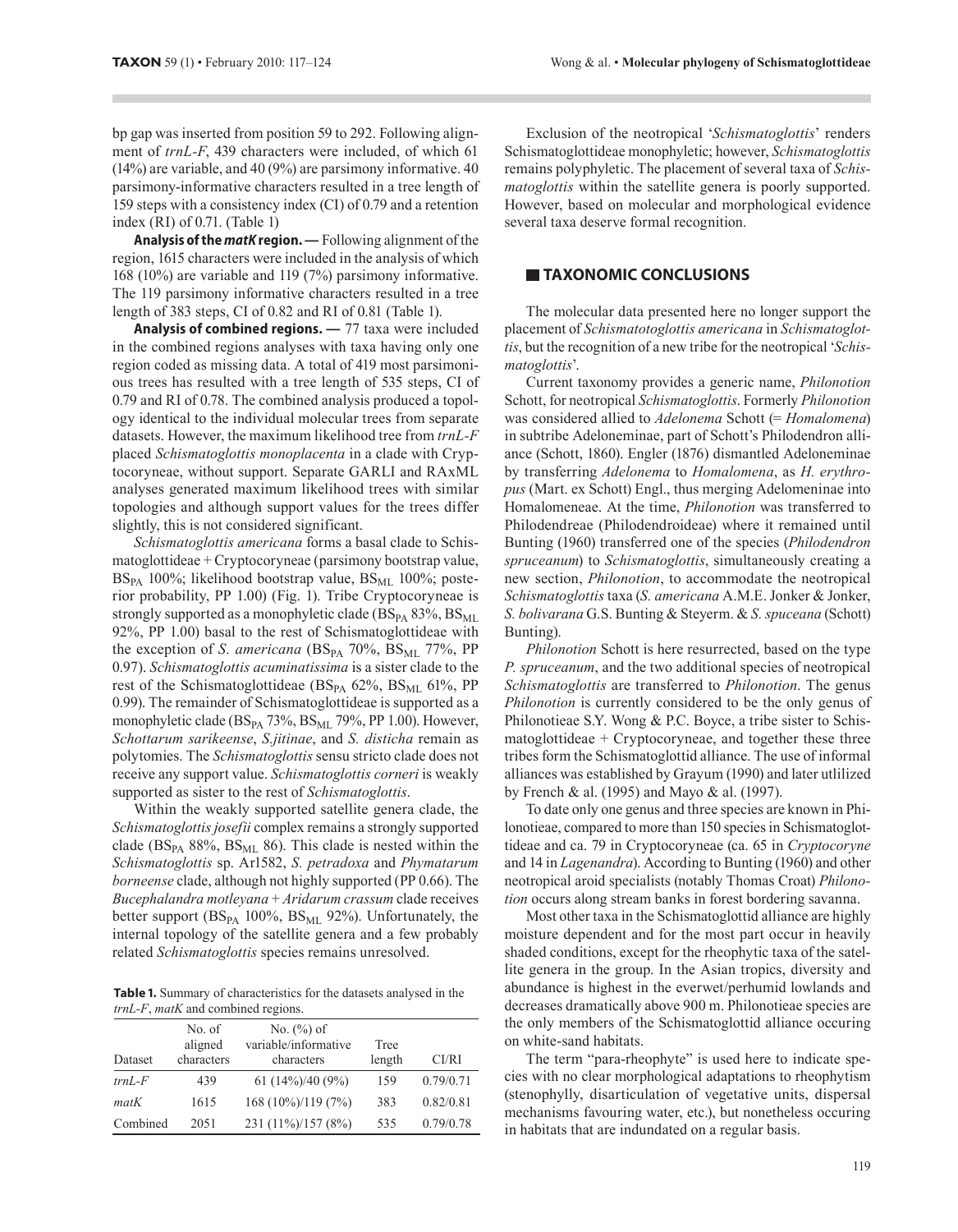

**Fig. 1.** A maximum likelihood tree calculated with the combined regions sequence data. Numbers next to branches are  $BS_{PA}/BS_{ML}/PP$ . Taxa are based on the genera recognized by Hay & Yuzammi (2000), Bogner & Hay (2000) and Boyce & Wong (2008). Bars indicate the Schismatoglottid alliance.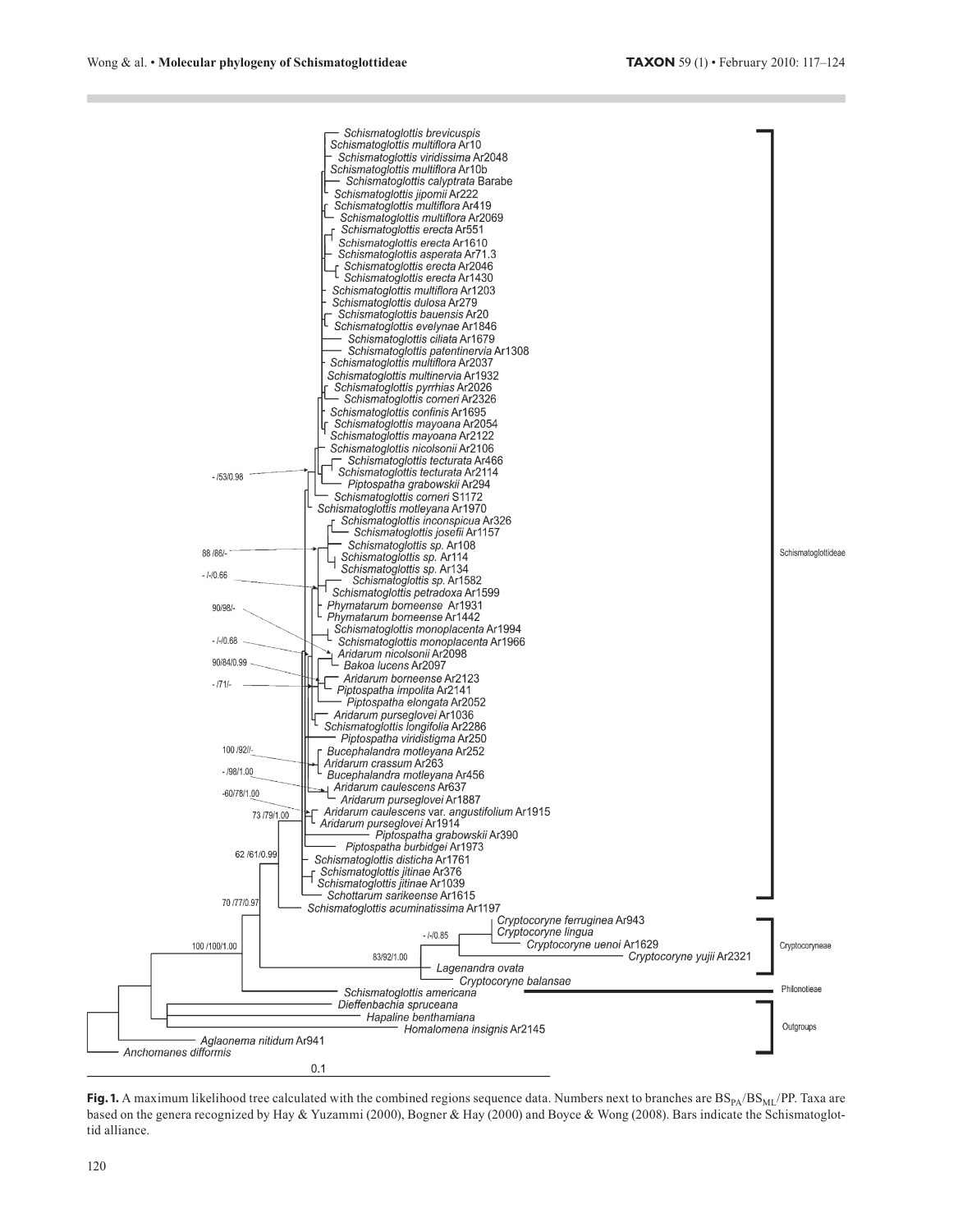### **Key to the tribes of the Schismatoglottid alliance**

- 1. Aquatic or amphibious, rarely hyper-seasonal savanna evergreen or seasonally dormant herbs. Spathe either with a conspicuous lower kettle and a long straight tube with connate margins (*Cryptocoryne*) or shortly tubular and twisted. Fruit a dehiscent syncarp or pseudo-apocarp. Spathe limb deliquescing. . . . . . . . . . . .**Cryptocoryneae**
- 1. Terrestrial evergreen mesophytes or rheophytes. Spathe various but never with a kettle and connate-margined tube and never twisted. Fruit a berry, usually fleshy, but very rarely drying papery leading to it being wind-dispersed. Spathe limb frequently shedding during anthesis . . . . . .2
- 2. Fruits with 1–2 seeds on each of its 2 parietal placentae. Peduncle conspicuously elongated, equally or often exceeding the petioles. Plants of white-sand soils . . . . . . . . . . . . . . . . . . . . . . . . . . . . . . . . . . . . . . . . . . . **Philonotieae**
- 2. Fruits with many seeds on a variety of placental positions; if parietal then 3-placentate; if seeds few then there are always more than 4 and always on a basal placenta. Peduncle usually shorter than the petioles, if equaling or exceeding then inflorescence nodding. Plants of a variety of habitats but never on white sand . . . . . . . . . **Schismatoglottideae**

#### **Philonotieae** S.Y. Wong & P.C. Boyce, **tr. nov.**

Herbae mesophytica vel para-rheophytica (vide infra) in habitatio campinarano (sylva tropicus subtempora super arenarius albis) crescenti. Caudice pleionathico vel hapaxanthico. Folii lamina oblongo ad ovato, ad basin cuneatis vel ovatis vel cordatis. Pedunculo longiore quam petioli. Flores unisexuales, perigonio absentis, spatha constricta, lamina spathae caduca (semper?); spadice cum interstitio neutro plus minusve nudo cum staminodiis remotis tecto; ovario unilocularis, placentae 1–2, parietalis; ovulis 1–2 in quoque placentum. Fructus baccis. Seminis ignota. – Type: *Philonotion* Schott

Evergreen terrestrial mesophytic or para-rheophytic herbs with pleionanthic or hapaxanthic shoots. *Stem* hypogeal or epigeal, erect to creeping. *Leaves* few to many; *petiole* terete; petiolar sheath fully attached, from 2/5 to 1/2 of the petiole length; *lamina* oblong to ovate, basally cuneate, ovate to cordate, apex often caudate and usually with a tubular mucro; primary venation pinnate, running to margin and there forming a prominent marginal vein, secondary venation parallelpinnate; tertiary venation reticulate. *Inflorescences* solitary or in a 2-flowered synflorescence; *peduncle* exceeding the petioles; *spathe* constricted at junction of the lower part and limb, coinciding with a partially naked insterice and/or zone of sterile male flowers on the spadix, *lower spathe* tightly convolute, persistent into fruiting, limb caducous (always?) during anthesis; *spadix* sessile, flowers unisexual, aperigoniate; female flower zone partly adnate to the lower spathe; pistils crowded, distally sometimes interspersed with clavate interpistillar pistillodes, these exceeding the pistils; stigma discoid to hemispherical; ovary unilocular, placentae 1–2, parietal; ovules 1–2 per placenta, fusiform; sterile interstice with staminodes proximally, naked distally; male flower zone attenuate, stamens crowded, not obviously arranged into male

flowers; anthers truncate; thecae each opening an apical pore; appendix absent. *Fruiting* spathe urceolate; fruit berry; seeds 2–4, globose to ellipsoid, longitudinally costate.

*Distribution and habitat. –* Northeast South America: Colombia (Vaupes) through Venezuela (Bolívar and Amazonas) to the Guianas and into Northeast Brazil. Terrestrial mesophytes in savanna forest on white-sand or para-rheophytes on steep muddy river banks. Altitude below 400 m.

*Notes. –* Placentation in *Philonotion* is parietal as in *Schismatoglottis* (so far as known) but in *Philonotion* each placenta has only one or two ovules, and thus the unilocular ovary may contain one to four ovules. *Schismatoglottis* has three parietal placentae, each bearing many ovules. In *Philonotion* the spathe limb falls, probably during anthesis, (data lacking, as also on the condition of the limb at shedding), as it does in most *Schismataoglottis* and satellite genera, where the commonest state at shedding is caducous. *Philonotion* is a white-sand savanna genus, occurring in partial sun on white sandy soil but with abundant moisture present at the roots of plants, or occurring as para-rheophytes on steeply sloping, muddy banks of streams and subjected to periodic flooding.

- *Philonotion* Schott, Gen. Aroid.: 54. 1858 Type: *Philonotion spruceanum* Schott. Characters as for tribe.
- **1.** *Philonotion spruceanum* Schott in Gen. Aroid.: 58. 1858 ≡ *Schismatoglottis spruceana* (Schott) Bunting in Ann. Missouri Bot. Gard. 47: 70. 1960.

*Distribution and habitat*. – Throughout the northern Amazon basin from Vaupés in Colombia to Amazonas in Venezuela and Brazil. The species occurs below 150 m a.s.l., usually on sandy soil, in full sun or partial shade (fide Croat & Lambert, 1986), as a terrestrial mesophyte in wet, white-sand savannas or on steep muddy river banks.

*Notes. –* Placentation in *P. spruceanum* is parietal. Stigmas in *P. spruceanum* turn pale orange post anthesis while male flowers are greenish before anthesis (*Croat 59255*, Venezuela, Amazonas, MO). Bunting (1960) reduced *Philonotion williamsii* Steyerm. to *Schismatoglottis spruceana* var. *williamsii*, differing only by having narrower leaf laminae and more slender petioles. *Schismatoglottis spruceana* var. *williamsii* occurs sympatrically with the typical variety.

**2.** *Philonotion americanum* (A.M.E. Jonker & Jonker) S.Y. Wong & P.C. Boyce, **comb. nov.** ≡ *Schismatoglottis americana* A.M.E. Jonker & Jonker in Acta Bot. Neerl. 2: 360. 1953.

*Distribution and habitat. –* Brazil (Amazonas), Colombia (Vaupes), French Guiana, Guyana, Surinam (Sipaliwini), Venezuela (Amazonas, Bolívar). On sandstone table mountains and along muddy banks of lowland forest streams, below 400 m a.s.l.

*Notes. –* When describing *Schismatoglottis americana*, A.M.E. Jonker-Verhoef & Jonker (1953) noted the possibility that their new species might have had to be moved into *Philonotion. Philonotion americanum* is distinguished by the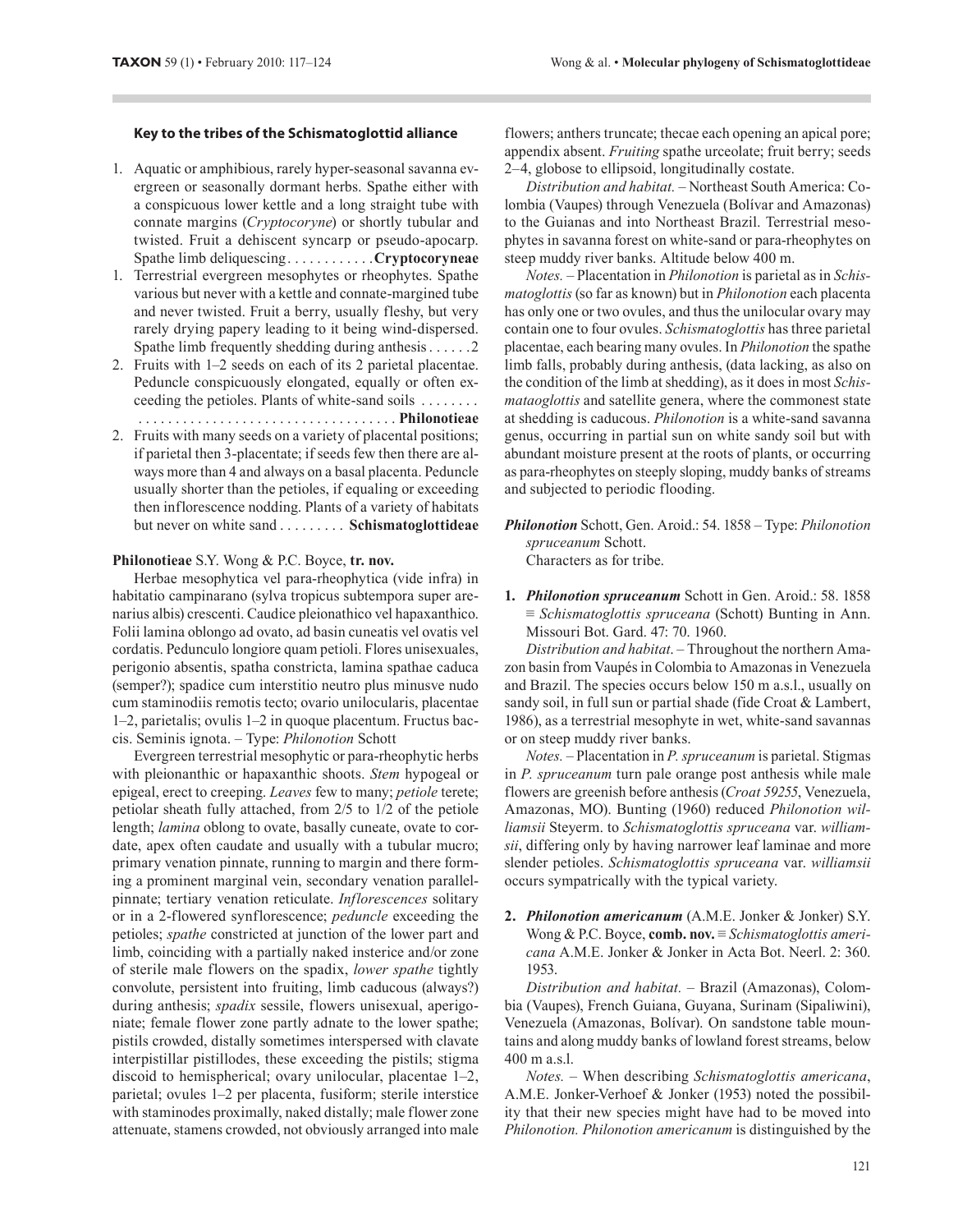conspicuous long cuspidate (up to 2.5 cm long) lamina apex. The species has 2 parietal placentas and 4 ovules.

**3.** *Philonotion bolivaranum* (G.S. Bunting & Steyerm.) S.Y. Wong & P.C. Boyce, **comb. nov.** ≡ *Schismatoglottis bolivarana* G.S. Bunting & Steyerm. in Brittonia 21(2): 187. 1969.

*Distribution and habitat. –* Venezuela (Bolívar, Amazonas). In white-sand savannas and on steep muddy river banks, 95–400 m a.s.l.

*Notes. – Philonotion bolivaranum* is the only neotropical species so far known with a cordate leaf base. Bunting & Steyermark (1969) noted that the lamina is silvery abaxially; however, in the latin diagnosis they described it as being abaxially greenish grey. Placentation in *P. bolivaranum* is elevated parietal.

## **ACKNOWLEDGEMENTS**

This study is funded by the Ministry of Higher Education, Malaysia by fundamental research grant scheme No. FRGS/01(04)/609/ 2006(42) under Sarawak Forestry Department Research Permit No. NPW.907.4.2(I)-101 & Park Permit No. 58/20076. The collaboration and support of the Sarawak Forestry Department, the Forest Research Centre (Kuching) and the Sarawak Biodiversity Centre are gratefully acknowledged. Many thanks are extended to Simon J. Mayo and Josef Bogner for their reviews.

## **LITERATURE CITED**

- **Barabé, D., Lacroix, C., Bruneau, A., Archambault, A. & Gibernau, M.** 2004. Floral development and phylogenetic position of *Schismatoglottis* (Araceae). *Int. J. Pl. Sci.* 165: 173–189.
- **Bogner, J. & Boyce, P.C.** 2009. Studies on the Schismatoglottideae (Araceae) of Borneo VII: A new *Schismatoglottis* species, Malaysian Borneo. *Gard. Bull. Singapore* 60 (2): 1–9.
- **Bogner, J. & Hay, A.** 2000. Schismatoglottideae (Araceae) in Malesia 2: *Aridarum*, *Bucephalandra*, *Phymatarum* and *Piptospatha*. *Telopea* 9: 179–222.
- **Boyce, P.C. & Wong, S.Y.** 2006. Studies on Schismatoglottideae (Araceae) of Borneo I: A trio of new *Schismatoglottis* from Sarawak, Borneo. *Gard. Bull. Singapore* 58: 7–18.
- **Boyce, P.C. & Wong, S.Y.** 2008. Studies on Schismatoglottideae (Araceae) of Borneo VII: *Schottarum* and *Bakoa*, two new genera from Sarawak, Malaysian Borneo. *Bot. Stud.* 49: 393–404.
- **Bunting, G.S.** 1960. The genus *Schismatoglottis* (section *Philonotion*) in America. *Ann. Missouri Bot. Gard.* 47: 69–71.
- **Bunting, G.S. & Steyermark, J.A.** 1969. A new American species of *Schismatoglottis* (Araceae). *Brittonia*: 21: 187–190.
- **Cabrera, L.I., Salazar, G.A., Chase, M.W., Mayo, S.J., Bogner, J. & Dávila, P.** 2008. Phylogenetic relationships of aroids and duckweeds (Araceae) inferred from coding and noncoding plastid DNA. *Amer. J. Bot.* 95: 1153–1165.
- **Croat, T.B. & Lambert, N.** 1986. The Araceae of Venezuela. *Aroideana* 9: 3–213.
- **Cuénoud, P., Savolainen, V., Chatrou, L.W., Powell, M., Grayer, R.J. & Chase, M.W.** 2002. Molecular phylogenetics of Caryophyllales based on nuclear 18S rDNA and plastid *rbcL*, *atpB*, and *matK* DNA sequences. *Amer. J. Bot.* 89: 132–144.
- **Engler, A.** 1876. Zur Morphologie der Araceae. *Bot. Zeitung (Berlin)* 34: 81–90, 97–105.
- **French, J.C., Chung, M.G. & Hur, Y.K.** 1995. Chloroplast DNA phylogeny of the Ariflorae. Pp. 255–275 in: Rudall, P.J., Cribb, P.J., Cutler, D.F. & Humphries, C.J. (eds.), *Monocotyledons: Systematics and evolution*, vol 1. Kew: Royal Botanic Gardens.
- **Gauthier, M.-P.L., Barabé, D. & Bruneau, A.** 2008. Molecular phylogeny of the genus *Philodendron* (Araceae): Delimitation and infrageneric classification. *Bot. J. Linn. Soc.* 156: 13–27.
- **Gravendeel B., Chase, M.W., Vogel, E.F., Roos, M.C., Mes, T.H.M. & Bachmann, K.** 2001. Molecular phylogeny of *Coelogyne* (Epidendroideae; Orchidaceae) based on plastid RFLPS, *matK*, and nuclear ribosomal its sequences: Evidence for polyphyly. *Amer. J. Bot.* 88: 1915–1927.
- **Grayum, M.H.** 1990. Evolution and phylogeny of the Araceae. *Ann. Missouri Bot. Gard.* 77: 628–697.
- **Hall, T.A.** 1999. BioEdit: A user-friendly biological sequence alignment editor and analysis program for Windows 95/98/NT. *Nucleic Acids Symp. Ser.* 41: 95–98.
- **Hay, A.** 2002. A new Bornean species of *Schismatoglottis* (Araceae). *Aroideana* 25: 67–69.
- **Hay, A. & Herscovitch, C.** 2003. A new species of *Schismatoglottis*  (Araceae) from Sabah. *Gard. Bull. Singapore* 55: 27–30.
- **Hay, A. & Yuzammi.** 2000. Schismatoglottideae (Araceae) in Malesia I: *Schismatoglottis. Telopea* 9: 1–177.
- **Huelsenbeck, J.P. & Ronquist, F.** 2001. MRBAYES: Bayesian inference of phylogenetic trees. *Bioinformatics* 17: 754–755.
- **Jonker-Verhoef, A.M.E. & Jonker, F.P.** 1953. Notes on the Araceae of Suriname. *Acta Bot. Neerl.* 2: 350–362.
- **Mayo, S.J., Bogner, J. & Boyce, P.C.** 1997. *The genera of Araceae*. Kew: Royal Botanic Gardens.
- **Nylander, J.A.A.** 2004. *Bayesian phylogenetics and the evolution of gall wasps*. Comprehensive summaries of Uppsala dissertations from the Faculty of Science and Technology 937, Uppsala University.
- **Okada, H., Tsukaya, H. & Mori, Y.** 1999. A new species of *Schismatoglottis* (Schismatoglottidinae, Araceae) from West Kalimantan and observations of its peculiar bulbil development. *Syst. Bot.*  $24.62 - 68$
- **Schott, H.W.** 1858. *Genera aroidearum*. Vienna: Typis Caroli Ueberreuter.
- **Schott, H.W.** 1860. *Prodromus systematics aroidearum*. Vienna: Typis Congregationis Mechitharisticae.
- Stamatakis, A., Hoover, P. & Rougemont, J. 2008. A rapid bootstrap algorithm for the RaxML Web-servers. *Syst. Biol.* 75: 758–771.
- **Steele K.P. & Vilgalys, R.** 1994. Phylogenetic analysis of Polemoniaceae using nucleotide sequences of plastid gene *matK*. *Syst. Biol.* 19: 126–142.
- **Swofford, D.L.** 2002. *PAUP\*: Phylogenetic analysis using parsimony (\*and other methods)*, version 4.0 beta 10. Sunderland, Massachusetts: Sinauer.
- **Taberlet, P., Gielly, L., Pautou, G. & Bouvet, J.** 1991. Universal primers for amplification of three non-coding regions of chloroplast DNA. *Pl. Molec. Biol.* 17: 1105–1109.
- **Thompson, J.D., Gibson, T.J., Plewniak, F., Jeanmougin, F. & Higgins, D.G.** 1997. The ClustalX windows interface: Flexible strategies for multiple sequence alignment aided by quality analysis tools. *Nucleic Acids Res.* 24: 4876–4882*.*
- **Wong, S.Y. & Boyce, P.C.** 2007. Studies on Schismatoglottideae (Araceae) of Borneo II: *Aridarum crassum*, a new species from Sarawak, Malaysian Borneo. *Gard. Bull. Singapore* 58: 271–280.
- **Wong, S.Y. & Boyce, P.C.** 2008. Studies on Schismatoglottideae (Araceae) of Borneo III: *Schismatoglottis confinis*, a putative sister taxon to *Schismatoglottis bauensis* from Sarawak, Malaysian Borneo. *Gard. Bull. Singapore* 60: 155–163.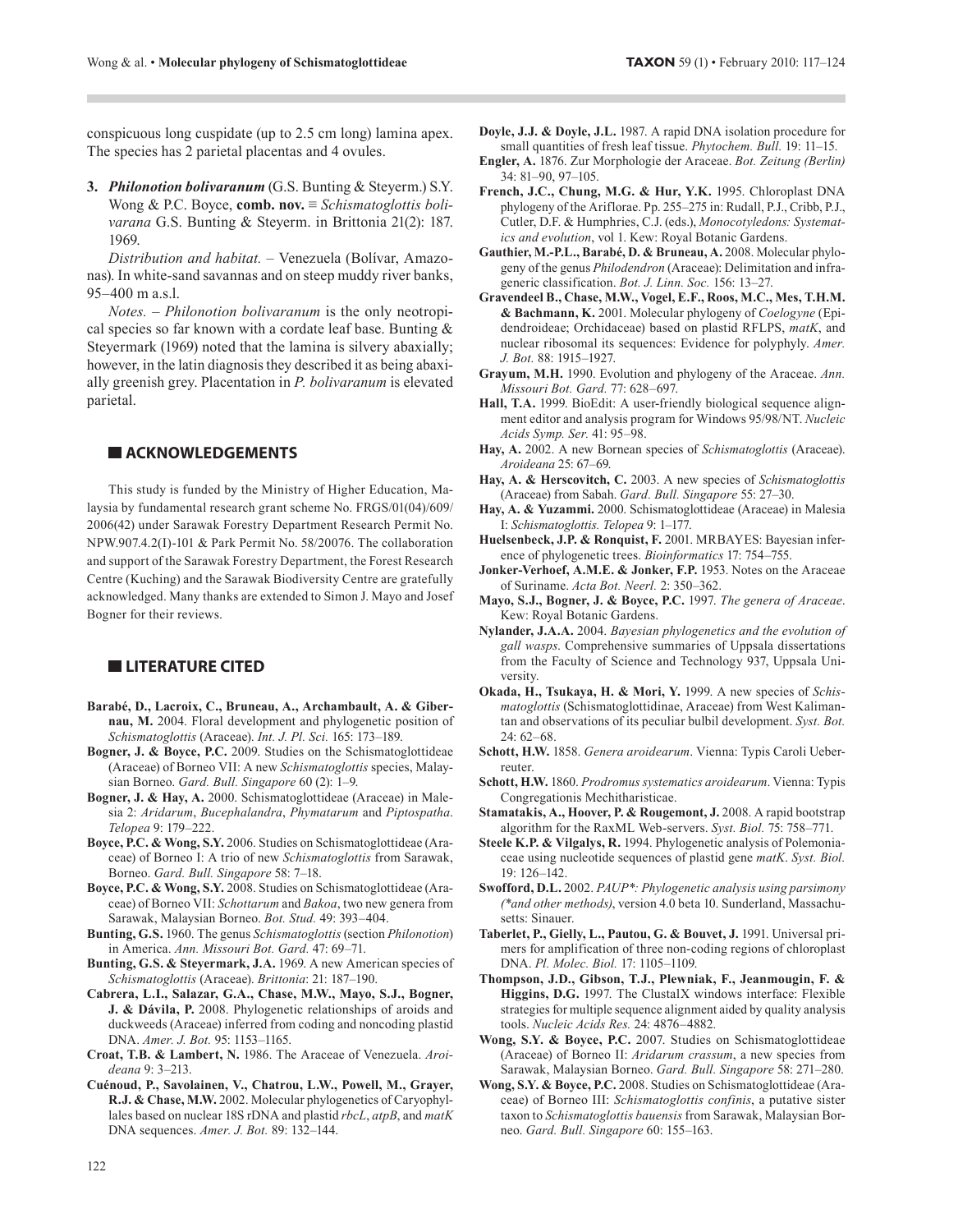Wong, S.Y., Boyce, P.C. & Bogner, J. 2009. Studies on Schismatoglottideae (Araceae) of Borneo VIII: A review of *Piptospatha elongata*  in West Sarawak. *Gard. Bull. Singapore* 60 (1): 221–238.

**Zwickl, D.J.** 2006. *Genetic algorithm approaches for the phylogenetic* 

*analysis of large biological sequence datasets under the maximum likelihood criterion*. Ph.D. thesis, The University of Texas at Austin.

**Appendix.** Taxonomic position, herbarium voucher number, collection locality, and GenBank accession number of the species included in the phylogenetic analysis of tribe Schismatoglottideae. Taxa are arranged alphabetically following the taxonomic position of Bogner & Hay (2000), Hay & Yuzammi (2000) and Boyce & Wong (2008). Combinations in single quotation marks have not been made and generic placements in these instances are inferred.

Species, taxonomic position, collection locality, collectors, herbarium voucher no. and, GenBank accession no. (*trnL-F*, *matK*); – = not available

Aglaonema nitidum (Jack) Kunth, Outgroup, Utak Manangi, Pichin, Serian, Samarahan, Sarawak, Simon Kutuh ak Paru Ar941 (SAR), GQ220953, -; Ancho*manes difformis* (Blume) Engl., Outgroup, JBM (3991–84), *Barabé & Archambault 191* (MT), AY555186, GQ220885; *Aridarum borneense* (M. Hotta) Bogner & A. Hay, *Aridarum* sect. *Aridarum*, Sg. Bungen, Kubah National Park, Matang, Sarawak, 01°36′30.9″; 110°11′35.0″, *P.C. Boyce & al. Ar2123* (SAR), GQ220954, GQ220886; *Aridarum caulescens* M. Hotta, *Aridarum* sect. *Caulescentia*, Bukit Satiam, Bintulu, Sarawak, 02°59′33.0″; 112°56′01.4″, *P.C. Boyce & Jeland ak Kisai Ar637* (SAR), GQ220955, GQ220887; *Aridarum caulescens* var. *angustifolium* Bogner & Nicolson, *Aridarum* sect. *Caulescentia*, Batu Anchau trail, Similajau National Park, Bintulu, Sarawak, 03°20′52.7″; 113°09′29.8″, *P.C. Boyce & al. Ar1915* (SAR), GQ220956, GQ220888; *Aridarum crassum* Wong S.Y. & P.C. Boyce, *Aridarum* sect. *Aridarum*, Gunung Gaharu, Pantu, Sri Aman, Sarawak, 01°01′19.5″; 110°52′52.8″, *P.C. Boyce & Jeland ak Kisai Ar263* (SAR), GQ220957, GQ220889; *Aridarum nicolsonii* Bogner, *Aridarum* sect. *Aridarum*, Trail to Teluk Tajor, Bako National Park, Kuching, Sarawak, 01°43′03.1″; 110°26′42.7″, *P.C. Boyce & S.Y. Wong Ar2098* (SAR), GQ220958, GQ220890; *Aridarum purseglovei* (Furtado) M. Hotta, *Aridarum* sect. *Caulesentia*, Pelagus rapids, Pelagus, Kapit, Sarawak, 02°11′15.1″; 113°03′29.01″, *P.C. Boyce & al. Ar1036* (SAR), GQ220959, GQ220891; *Aridarum purseglovei* (Furtado) M. Hotta, *Aridarum* sect. *Caulescentia*, Bukit Satiam, Bintulu, Sarawak, 02°59′13.3″; 112°55′57.5″, *P.C. Boyce & al. Ar1887* (SAR), GQ220960, GQ220892; *Aridarum purseglovei* (Furtado) M. Hotta, *Aridarum* sect. *Caulescentia*, Batu Anchau trail, Similajau National Park, Bintulu, Sarawak, 03°20′52.7″; 113°09′29.8″, *P.C. Boyce & al. Ar1914* (SAR), GQ220961, GQ220893; *Bakoa lucens* P.C Boyce & S.Y. Wong, *Bakoa*, Trail to Teluk Tajor, Bako National Park, Kuching, Sarawak, 01°43′03.1″; 110°26′42.7″, *P.C. Boyce & S.Y. Wong Ar2097* (SAR), GQ220962, GQ220894; *Bucephalandra motleyana* Schott, *Bucephalandra*, Gunung Gaharu, Pantu, Sri Aman, Sarawak, 01°02′39.5″; 110°53′18.3″, *P.C. Boyce & Jeland ak Kisai Ar252* (SAR), GQ220963, GQ220895; *Bucephalandra motleyana* Schott, *Bucephalandra*, Borneo Height, Padawan, Serian, Sarawak, 01°07′35.1″; 110°13′28.8″, *P.C. Boyce & Jeland ak Kisai Ar456* (SAR), GQ220964, GQ220896; *Cryptocoryne balansae* Gagnep., Outgroup, locality not known, *Barabé & Archambault 203* (MT), AY555173, – ; *Cryptocoryne ferruginea* Engl., Outgroup, Gunung Bidi, Bau, Kuching, Sarawak, 01°50′27.0″; 110°07′07.6″, *P.C. Boyce & Jeland ak Kisai Ar943* (SAR), GQ220965, – ; *Cryptocoryne lingua* Becc. ex. Engl., locality not known, *Chase 10998* (K), AM920601, AM933329; *Cryptocoryne uenoi* Yuji Sasaki, Outgroup, Sg. Wuak, Pakan Wuak, Sarikei, Sarawak, 01°50′01.2″; 111°37′18.2″, *P.C. Boyce & al. Ar1629* (SAR), GQ220966, – ; *Cyrptocoryne yujii* Bastm., Outgroup, Trail from Kuala Terikan to Camp 5, Mulu National Park, Mulu, Miri, Sarawak, 04°12′58.0″; 114°53′20.1″, *P.C. Boyce & al. Ar2321* (SAR), –, GQ220897; *Dieffenbachia spruceana* Schott, Outgroup, Peru, Leg. *S. Barrier, Josef Bogner BOGNER 2954* (M), GQ220967, GQ220898; *Hapaline benthamiana* Schott, Outgroup, locality not known, *Chase 10676* (K), AM920609, AM933336; *Homalomena insignis* N.E. Br., Outgroup, Bukit Kankar, Sg. Limau, Sempadi, Lundu, Kuching, Sarawak, 01°39′44.2″;109°59′56.5″, *P.C. Boyce & al. Ar2145* (SAR), GQ220968, –. *Lagenandra ovata* (L.) Thwaites, Outgroup, locality not known, *Chase 10991* (K), AM920602, AM933330; *Phymatarum borneense* M. Hotta, *Phymatarum*, Belaga Road, Sebauh, Bintulu, Sarawak, 03°03′34.3″; 113°42′16.4″, *P.C. Boyce & al. Ar1442* (SAR), GQ220969, GQ220899; *Phymatarum borneense* M. Hotta, *Phymatarum*, Trail to Deer Cave, Mulu National Park, Mulu, Miri, Sarawak, 04°02′23.8″; 114°48′54.6″, *P.C. Boyce & al. Ar1931* (SAR), GQ220970, GQ220900; *Piptospatha burbidgei* (N.E. Br.) M. Hotta, *Piptospatha* Elongata Group, Trail to Long Langsat, Sg. Licat, Mulu National Park, Mulu, Miri, Sarawak, 04°00′03.5″; 114°48′49.8″, *P.C. Boyce & al. Ar1973* (SAR), GQ220971, GQ220901; *Piptospatha elongata* (Engl.) N.E. Br., *Piptospatha* Elongata Group, Gunung Gaharu, Pantu, Sri Aman, Sarawak, 01°01′19.5″; 110°52′52.8″, *P.C. Boyce & S.Y. Wong Ar2052* (SAR), GQ220972, GQ220902; *Piptospatha grabowskii* (Engl.) Engl., *Piptospatha* Grabowskii Group, Pergunungan Hose, Kapit, Sarawak, 02°14′47.2″; 113°41′24.9″, *P.C. Boyce & Jeland ak Kisai, Ar294* (SAR), GQ220973, GQ220903; *Piptospatha grabowskii* (Engl.) Engl., *Piptospatha* Grabowskii Group, Nanga Gaat, Kapit, Sarawak, 01°44′44.5″; 113°28′32.3″, *P.C. Boyce & al. Ar390* (SAR), GQ220974, GQ220904; *Piptospatha impolita* (Engl.) N.E. Br., *Piptospatha* Elongata Group, Bukit Kankar, Sg. Limau, Sempadi, Lundu, Kuching, Sarawak, 01°39′44.2″; 109°59′56.5″, *P.C. Boyce & al. Ar2141* (SAR), GQ220975, GQ220905; *Piptospatha viridistigma* P.C. Boyce & S.Y. Wong, *Piptospatha* Elongata Group, Gunung Gaharu, Pantu, Sri Aman, Sarawak, 01°02′39.5″; 110°53′18.3″, *P.C. Boyce & Jeland ak Kisai Ar250* (SAR), GQ220976, GQ220906; *Schismatoglottis acuminatissima* Schott, Rupestris Group, cultivated, origin unknown, *Josef Bogner Ar1197* (SAR)/ BOGNER 2913 (M), GQ220977, GQ220907; *Schismatoglottis americana* A.M.E. Jonker & Jonker, French Guiana, *Josef Bogner BOGNER 2911*, GQ220978, GQ220908; *Schismatoglottis asperata* Engl., Asperata Group, Trail to Indian Temple, Matang, Kuching, Sarawak, 01°35′25.7″; 110°13′12.8″, *P.C. Boyce & Jeland ak Kisai Ar71.3* (SAR), GQ220979, GQ220909; *Schismatoglottis bauensis* A. Hay & C. Lee, Multiflora Group, Bukit Batu, Jambusan, Bau, Kuching, Sarawak, *P.C. Boyce & Jeland ak Kisai Ar20* (SAR), GQ220980, GQ220910; *Schismatoglottis brevicuspis* Hook. f*.*, Asperata Group, West Malaysia, living collection from John Tan, Singapore, *Wong 1* (SAR), GQ220981, GQ220911; *Schismatoglottis calyptrata* (Roxb.) Zoll. & Moritzi, Calyptrata Group, JBM (3568–85), *Barabé & Chantha 89*, AY555172, – ; *Schismatoglottis ciliata* A. Hay, Asperata Group, Sg. Umpuh, Pichin, Serian, Samarahan, Sarawak, 01°07′24.2″; 110°27′07.7″, *P.C. Boyce & al. Ar1679* (SAR), GQ220982, GQ220913; *Schismatoglottis confinis* S.Y. Wong & P.C. Boyce, Multiflora Group, Kampung Sadir, Padawan, Samarahan, Sarawak, *Simon Kutuh ak Paru Ar1695* (SAR), GQ220983, GQ220914; *Schismatoglottis corneri* A. Hay, Corneri Group, Crocker Range, Sabah, No.19991172, Singapore Botanical Garden Living Collection, GQ220984, GQ220915; *Schismatoglottis corneri* A. Hay, Corneri Group, Camp 5, Mulu National Park, Mulu, Miri, Sarawak, 04°08′11.8″; 114°53′36.3″, *P.C. Boyce & al. Ar2326* (SAR), GQ220985, GQ220916; '*Schismatoglottis disticha*'; Multiflora Group, Sugun Karang, Gunung Kedadum, Pichin, Serian, Samarahan, Sarawak, 01°06′17.6″; 110°29′04.5″, *P.C. Boyce & al. Ar1761* (SAR), GQ220986, GQ220917; '*Schismatoglottis dulosa*', Multiflora Group, Kampung Jugan, Bau, Kuching, Sarawak, 01°28′46.4″; 110°05′08.5″, *P.C. Boyce & Jeland ak Kisai Ar279* (SAR), –, GQ220918; *Schismatoglottis erecta* M. Hotta, Multiflora Group, Nanga Sumpa, Batang Ai, Lubok Antu, Sri Aman, Sarawak, 01°12′07.6″; 112°02′51.2″, *P.C. Boyce & al. Ar551* (SAR), GQ220987, GQ220922; *Schismatoglottis erecta* M. Hotta, Multiflora Group, Sg. Matob, Maradong, Sarikei, Sarawak, 01°52′06.1″; 111°55′30.7″, *P.C. Boyce & al. Ar1610* (SAR), GQ220988, GQ220920; *Schismatoglottis erecta* M. Hotta, Multiflora Group, km 10 Bakun–Bintulu-Miri road junction, Belaga, Kapit, Sarawak, 02°50′51.7″; 114°01′57.6″, *P.C. Boyce & al. Ar2046* (SAR), GQ220989, GQ220921; *Schismatoglottis erecta* M. Hotta; Multiflora Group, km 10 Bakun–Bintulu-Miri road junction, Belaga, Kapit, Sarawak, 02°50′51.7″; 114°01′57.6″, *P.C. Boyce & al. Ar1430* (SAR), GQ220990, GQ220919; '*Schismatoglottis evelynae*', Tecturata Group, Sg. Bong, Kg. Tringgus, Krokong, Bau, Kuching, Sarawak, 01°15′32.2″; 110°05′37.2″, *P.C. Boyce & al. Ar1846* (SAR), GQ220991, GQ220923; '*Schismatoglottis inconspicua*', Multiflora Group, Nanga Gaat, Kapit, Sarawak, 01°42′01.1″; 113°31′14.8″, *P.C. Boyce & al. Ar326* (SAR), GQ220992, GQ220924; *Schismatoglottis jipomi* P.C. Boyce & S.Y. Wong, Tecturata Group, Segong, Bau, Kuching, Sarawak, 01°32′00.9″; 110°08′58.8″, *Jeland ak Kisai Ar222* (SAR), GQ220993, GQ220925; '*Schismatoglottis jitinae*', Multiflora Group, Nanga Gaat, Kapit, Sarawak, 01°44′44.5″; 113°28′32.3″, *P.C. Boyce & al. Ar376* (SAR), GQ220994, GQ220926; *'Schismatoglottis jitinae*', Multiflora Group, Pelagus rapids, Pelagus, Kapit, Sarawak, 02°11′15.1″; 113°03′29.01″, *P.C. Boyce & al. Ar1039* (SAR), GQ220995, GQ220927; *Schismatoglottis josefii* A. Hay, Multiflora Group, Sg. Pedali, Nanga Sumpa, Batang Ai, Lubok Antu, Sri Aman, Sarawak, 01°11′58.9″; 112°03′27.0″, *P.C. Boyce & al. Ar1157* (SAR), GQ221012, GQ220947; *Schismatoglottis longifolia* Ridl., Calyptrata Group, Sungai Abun Kiri, tributary from Sungai Terikan, from the back of Mentawai Research Station, Mulu National Park, Mulu, Miri, Sarawak, 04°14′07.4″; 114°52′27.6″, *P.C.*